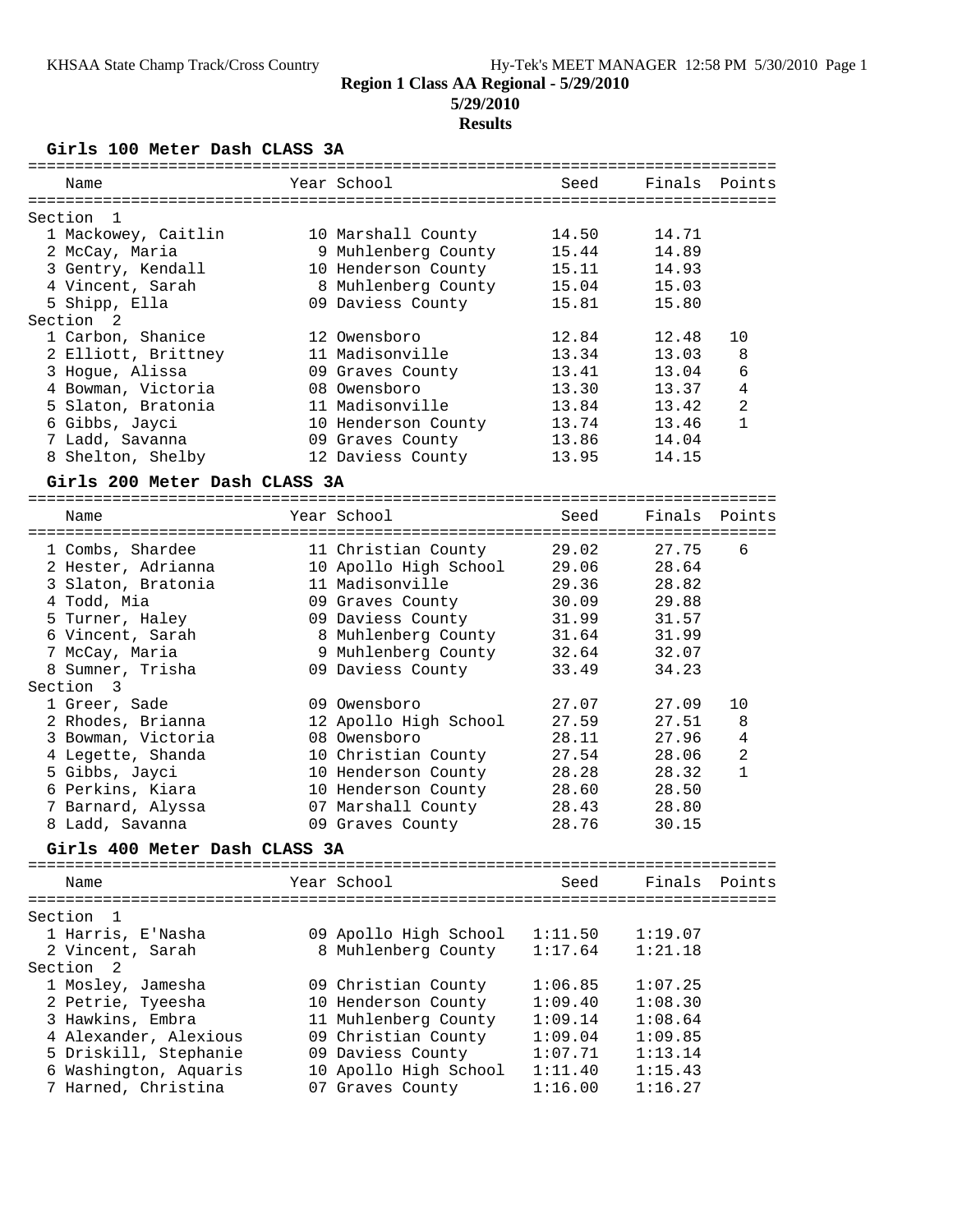**5/29/2010**

**Results**

| Girls 400 Meter Dash CLASS 3A  |                                                       |         |                     |                |
|--------------------------------|-------------------------------------------------------|---------|---------------------|----------------|
| 8 Griffey, Kalie               | 10 Madisonville                                       | 1:09.22 | 1:20.97             |                |
| Section<br>3                   |                                                       |         |                     |                |
| 1 Lawrence, Taylor             | 09 Owensboro                                          | 1:01.16 | 1:01.23             | 10             |
| 2 Sallee, Meghan               | 10 Daviess County                                     | 1:01.74 | 1:02.00             | 8              |
| 3 Gilmore, Caitlyn             | 11 Madisonville                                       | 1:03.61 | 1:04.60             | 6              |
| 4 Derenzo, Marisa              | 09 Owensboro                                          | 1:05.55 | 1:04.73             | $\overline{4}$ |
| 5 Lawson, Kelsey               | 11 Marshall County                                    | 1:05.10 | 1:05.00             | $\overline{a}$ |
| 6 Smith, Rachel                | 11 Graves County                                      | 1:05.55 | 1:05.14             | $\mathbf{1}$   |
| 7 Fehrenbacher, Tory           | 10 Marshall County                                    | 1:03.07 | 1:05.48             |                |
| 8 Dawson, Katherine            | 09 Henderson County                                   | 1:06.07 | 1:07.62             |                |
| Girls 800 Meter Run CLASS 3A   |                                                       |         |                     |                |
| Name                           | Year School                                           | Seed    | Finals              | Points         |
|                                |                                                       |         |                     |                |
| Section 1<br>1 Fueller, Alliah | 9 Muhlenberg County                                   | 2:27.62 | 2:27.59             | 10             |
| 2 Girten, Alex                 | 07 Owensboro                                          | 2:31.32 | 2:31.87             |                |
|                                | 09 Owensboro                                          | 2:34.40 | 2:39.53             | 8              |
| 3 Parker, Susan                |                                                       |         |                     | 6              |
| 4 McKendree, Melanie           | 10 Marshall County                                    | 2:35.98 | 2:40.54             | 4              |
| 5 Beliles, Rachel              | 8 Muhlenberg County                                   | 2:40.15 | 2:41.25             | 2              |
| 6 Wedding, Heide               | 11 Apollo High School                                 | 2:35.00 | 2:41.66             | $\mathbf{1}$   |
| 7 Smith, Madolyn               | 11 Daviess County                                     | 2:43.78 | 2:45.68             |                |
| 8 Stockton, Rachel             | 10 Madisonville                                       | 2:44.60 | 2:46.34             |                |
| 9 Holmes, Emily                | 12 Christian County                                   | 2:45.68 | 2:49.81             |                |
| 10 Barrett, Jansen             | 10 Marshall County                                    | 2:50.60 | 2:51.62             |                |
| 11 Ray / Lewis, Breanna        | 10 Apollo High School                                 | 2:44.00 | 2:51.74             |                |
| 12 Jones, Hannah               | 07 Graves County                                      | 2:52.25 | 2:55.16             |                |
| 13 Robards, Autumn             | 10 Madisonville                                       | 3:03.00 | 3:05.51             |                |
| 14 Jackson, Kendra             | 11 Christian County                                   | 2:47.14 | 3:07.43             |                |
| 15 Purcell, Hannah             | 07 Graves County                                      | 3:15.70 | 3:14.08             |                |
| Girls 1600 Meter Run CLASS 3A  |                                                       |         |                     |                |
| Name                           | Year School                                           | Seed    | Finals              | Points         |
| 1 Payne, Claire                | 09 Daviess County                                     | 5:34.00 | 5:32.78             | 10             |
| 2 Hughes, Hannah               | 10 Owensboro                                          | 5:54.75 | 5:48.90             | 8              |
| 3 Stodghill, Katharine         |                                                       |         | 5:53.16             | 6              |
| 4 Hooper, Kristyn              | 12 Apollo High School 5:48.00<br>11 Muhlenberg County | 5:58.55 | 6:03.52             | $\overline{4}$ |
| 5 Lavey, Josie                 |                                                       |         | $6:07.40$ $6:09.63$ | $\overline{c}$ |
|                                | 09 Graves County                                      |         |                     |                |
| 6 Adkins, Jamie                | 10 Daviess County                                     | 6:07.25 | 6:14.51             | 1              |
| 7 Holmes, Emily                | 12 Christian County                                   | 5:56.96 | 6:16.25             |                |
| 8 McFarland, Emma              | 09 Owensboro                                          | 6:08.80 | 6:19.51             |                |
| 9 Hester, Kaylie               | 09 Henderson County                                   | 6:06.43 | 6:28.54             |                |
| 10 Sears, Elizabeth            | 11 Marshall County                                    | 6:13.19 | 6:35.38             |                |
| 11 Parlow, Taylor              | 10 Madisonville                                       | 6:22.00 | 6:46.52             |                |
| 12 Hatley, Jennifer            | 11 Graves County                                      | 6:37.67 | 6:59.89             |                |
| 13 Anderson, Meghann           | 12 Apollo High School                                 | 7:01.00 | 7:01.99             |                |
| 14 Ndlovu, Sasha               | 12 Madisonville                                       | 7:02.00 | 7:12.51             |                |
| 15 Owens, Hannah               | 10 Marshall County                                    | 6:39.61 | 7:20.75             |                |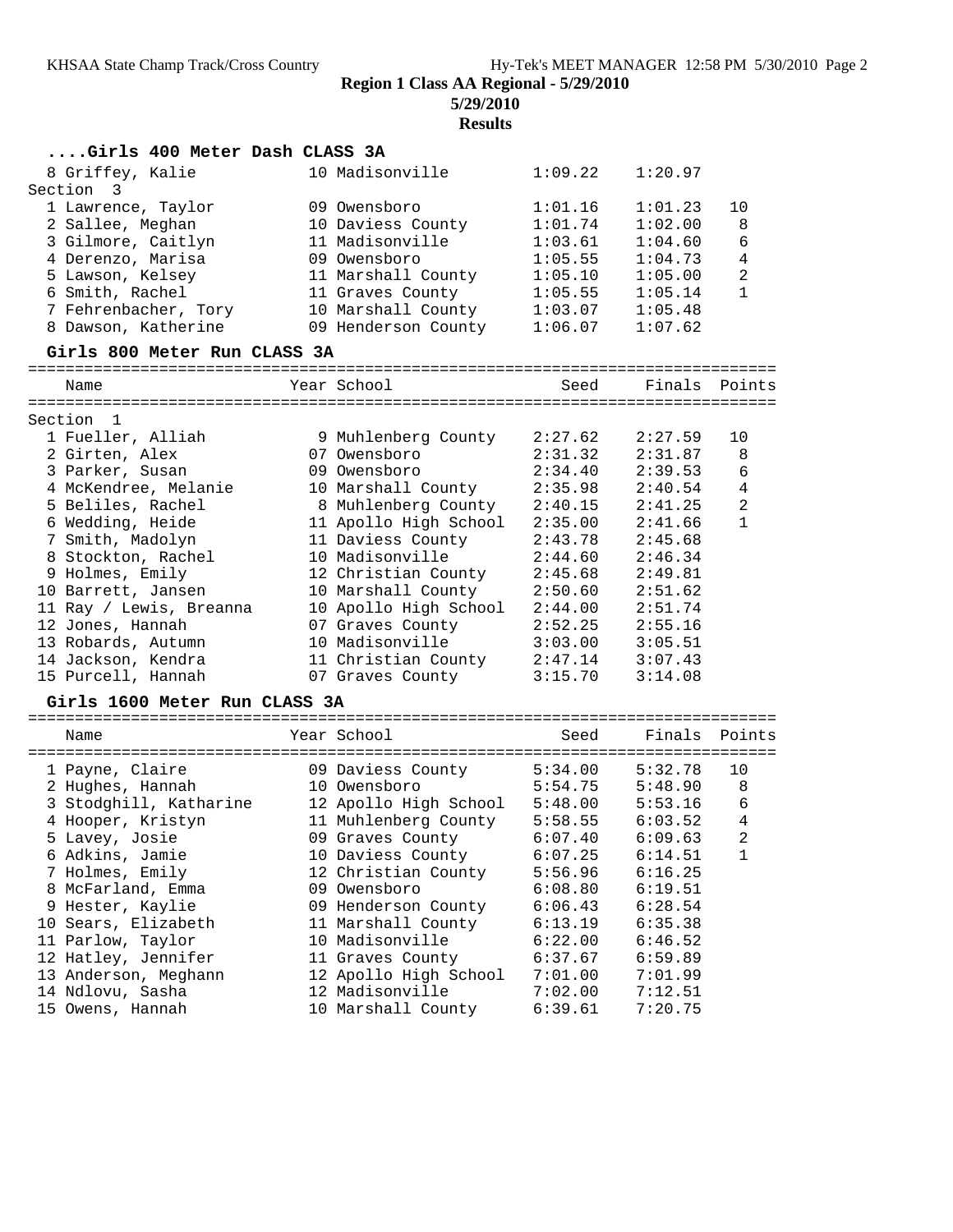# **5/29/2010 Results**

#### **Girls 3200 Meter Run CLASS 3A**

| Name               | Year School           | Seed     | Finals   | Points         |
|--------------------|-----------------------|----------|----------|----------------|
| 1 Mathis, Lindsey  | 9 Muhlenberg County   | 11:51.00 | 12:14.07 | 10             |
| 2 Hooper, Kaitlyn  | 11 Muhlenberg County  | 12:07.05 | 12:16.46 | 8              |
| 3 Mills, Madison   | 12 Daviess County     | 12:32.07 | 12:29.25 | 6              |
| 4 Settle, Sydney   | 11 Daviess County     | 12:19.91 | 13:02.07 | 4              |
| 5 Tucker, Lauren   | 09 Apollo High School | 12:47.00 | 13:21.57 | $\overline{2}$ |
| 6 Lavey, Josie     | 09 Graves County      | 13:24.37 | 13:36.41 | 1              |
| 7 Taylor, Anna     | 11 Apollo High School | 14:30.00 | 13:52.19 |                |
| 8 Keeley, Rachel   | 08 Owensboro          | 12:48.70 | 14:28.14 |                |
| 9 Payne, Geneva    | 09 Owensboro          | 13:48.76 | 14:34.84 |                |
| 10 Spann, Savannah | 11 Marshall County    | 14:42.90 | 16:21.48 |                |
| -- Ivy, Kirsten    | Marshall County       | 15:00.73 | DNF      |                |

#### **Girls 100 Meter Hurdles CLASS 3A**

================================================================================ Name Year School Seed Finals Points ================================================================================ 1 O'Nan, Kristen 10 Henderson County 20.54 22.71 Section 2 1 Miller, Lauren 10 Marshall County 16.55 15.30 10 2 Martin, Brittany 11 Marshall County 16.65 15.99 8 3 Roebuck, Brandi 12 Owensboro 16.85 16.47 6 4 Shelton, Shelby 12 Daviess County 16.70 16.49 4 5 Bouchard, Emily 12 Daviess County 17.23 17.28 2 6 Crowe, Delaina 11 Owensboro 17.49 17.67 1 7 Cates, Lauren 12 Graves County 19.74 19.48 8 Sanderson, Makala 09 Graves County 20.10 20.07 **Girls 300 Meter Hurdles CLASS 3A** ================================================================================ Name Year School Seed Finals Points ================================================================================ Section 1 1 Cates, Lauren 12 Graves County 57.20 56.42 2 Vincent, Kali 8 Muhlenberg County 58.09 56.60 3 Croney, Susie 08 Christian County 59.21 57.71 4 Taylor, Anna 11 Apollo High School 1:00.00 57.97 5 Woodall, Elizabeth 07 Madisonville 1:01.32 58.90 6 Williams, Caroline 10 Henderson County 1:03.10 59.75 Section 2 1 Miller, Lauren 10 Marshall County 47.35 47.74 10 2 Martin, Brittany 11 Marshall County 50.04 50.58 8 3 Bouchard, Emily 12 Daviess County 51.43 50.76 6 4 Cowherd, Dasia 10 Owensboro 50.86 50.80 4 5 Hampton, Taylor 08 Madisonville 52.72 51.71 2 6 Tyler, Chloe 09 Owensboro 52.21 52.24 1 7 Campbell, Bailey 12 Apollo High School 56.80 56.45 8 Petrie, Tyeesha 10 Henderson County 57.15 58.16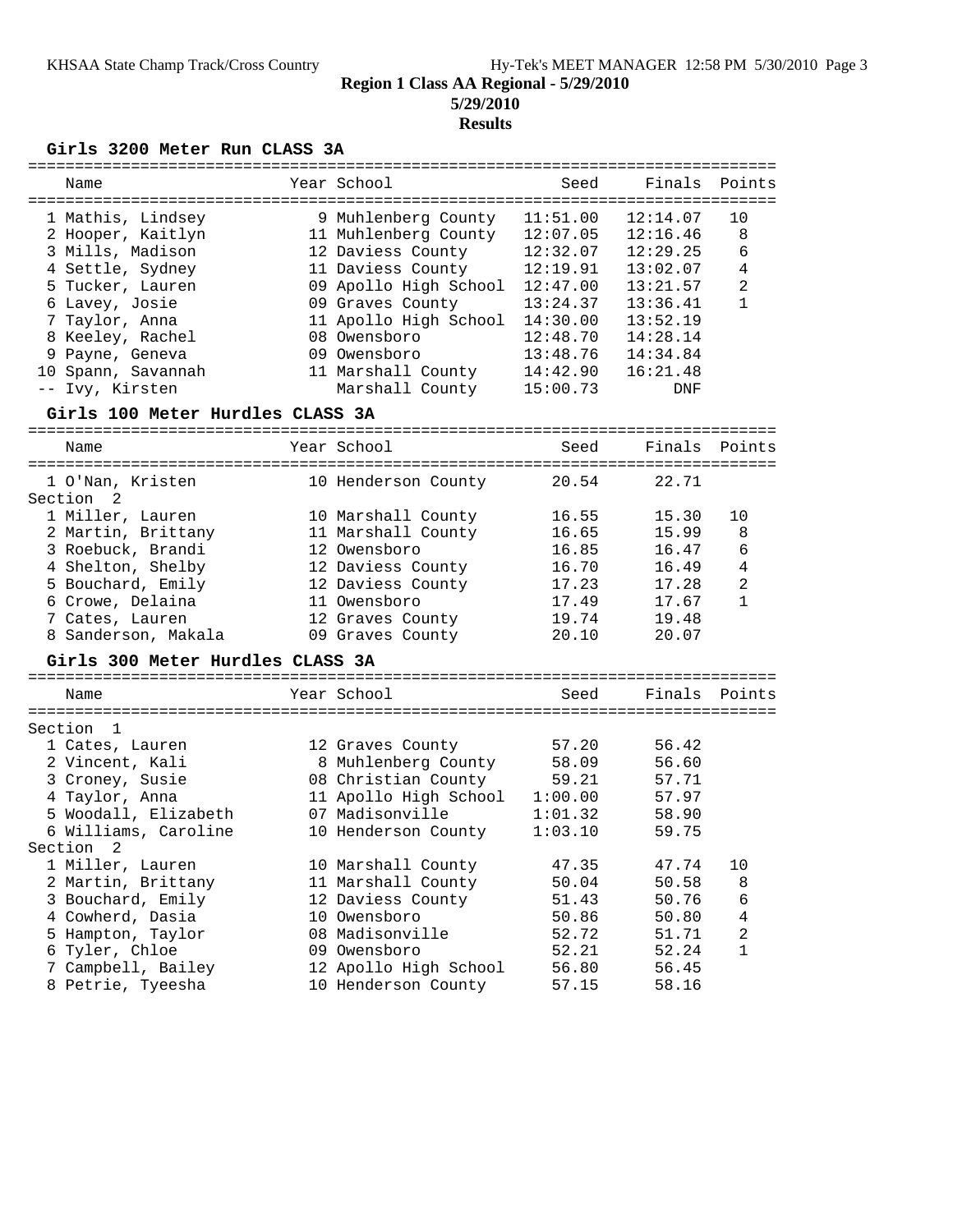# **5/29/2010**

## **Results**

# **Girls 4x100 Meter Relay CLASS 3A**

|                                  |    | ======================          |         |        |
|----------------------------------|----|---------------------------------|---------|--------|
| School                           |    | Seed                            | Finals  | Points |
| Section<br>- 1                   |    |                                 |         |        |
| 1 Owensboro                      |    | 50.90                           | 51.28   | 10     |
| 1) Mundy, Adreonna 10            |    | 2) Bowman, Victoria 08          |         |        |
| 3) Garvin, Cyan 12               |    | 4) Carbon, Shanice 12           |         |        |
| 5) Woodruff, Meaghan 08          |    | 6) Lawrence, Taylor 09          |         |        |
| 7) Tyler, Chloe 09               |    | 8) Greer, Sade 09               |         |        |
| 2 Marshall County                |    | 51.72                           | 51.61   | 8      |
| 1) Fehrenbacher, Tory 10         |    | 2) Miller, Lauren 10            |         |        |
| 3) McKenty, Mariah 09            |    | 4) Martin, Brittany 11          |         |        |
| 5) Gilchrist, Keri 09            |    | 6) Lawson, Kelsey 11            |         |        |
| 7) Barnard, Alyssa 07            |    | 8) Ferrell, Kheeli 08           |         |        |
| 3 Christian County               |    | 52.22                           | 52.19   | 6      |
| 1) Brown, Shea 09                |    | 2) Williams, Martissa 10        |         |        |
| 3) Legette, Shanda 10            |    | 4) Combs, Shardee 11            |         |        |
| 5) Washington, Jasmine 08        | 6) |                                 |         |        |
| 4 Madisonville North Hopkins     |    | 52.89                           | 52.44   | 4      |
| 1) Elliott, Brittney 11          |    | 2) Slaton, Bratonia 11          |         |        |
| 3) Hampton, Taylor 08            |    | 4) Eaves, Marlena 09            |         |        |
| 5) Baker, Syimone 11             |    | 6) Wallace, Tori 11             |         |        |
| 5 Apollo High School             |    | 53.51                           | 52.88   | 2      |
| 1) Hester, Adrianna 10           |    | 2) McKenzie, Lakia 11           |         |        |
| 3) Harris, E'Nasha 09            |    | 4) Rhodes, Brianna 12           |         |        |
| 5) Washington, Aquaris 10        |    | 6) Decker, Kendra 11            |         |        |
| 7) Turner, Careen 12             | 8) |                                 |         |        |
| 6 Graves County                  |    | 53.02                           | 53.34   | 1      |
| 1) Hogue, Alissa 09              |    | 2) Clapp, Hillary 12            |         |        |
| 3) Ladd, Savanna 09              |    | 4) Todd, Mia 09                 |         |        |
| 5) Smith, Rachel 11              |    | 6) Cates, Lauren 12             |         |        |
| 7) Alexander, Lauren 10          |    | 8) Sanderson, Makala 09         |         |        |
| 7 Henderson County               |    | 57.74                           | 57.74   |        |
| 1) Gentry, Kendall 10            |    | 2) Petrie, Tyeesha 10           |         |        |
| 3) Calhoun, Jasmine 09           |    | 4) Floyd, Teshawna 09           |         |        |
| 5) Gibbs, Jayci 10               |    | 6) O'Nan, Kristen 10            |         |        |
| 7) Perkins, Kiara 10             |    | 8) Dawson, Katherine 09         |         |        |
|                                  |    |                                 |         |        |
| Girls 4x200 Meter Relay CLASS 3A |    | ------------------------------- |         |        |
| School                           |    | Seed                            | Finals  | Points |
|                                  |    |                                 |         |        |
| 1 Owensboro                      |    | 1:49.13                         | 1:46.46 | 10     |
| 1) Cowherd, Dasia 10             |    | 2) Bowman, Victoria 08          |         |        |
| 3) Lawrence, Taylor 09           |    | 4) Carbon, Shanice 12           |         |        |
| 5) Mundy, Adreonna 10            |    | 6) Greer, Sade 09               |         |        |
| 7) Woodruff, Meaghan 08          |    | 8) Parker, Susan 09             |         |        |
| 2 Christian County               |    | 1:49.89                         | 1:49.01 | 8      |
| 1) Brown, Shea 09                |    | 2) Legette, Shanda 10           |         |        |
| 3) Williams, Martissa 10         |    | 4) Combs, Shardee 11            |         |        |
| 5) Washington, Jasmine 08        | 6) |                                 |         |        |
| 3 Madisonville North Hopkins     |    | 1:52.25                         | 1:53.17 | 6      |
| 1) Elliott, Brittney 11          |    | 2) Gilmore, Caitlyn 11          |         |        |
| 3) Eaves, Marlena 09             |    | 4) Hampton, Taylor 08           |         |        |
| 5) Baker, Syimone 11             |    | 6) Wallace, Tori 11             |         |        |
| 7) Hughes, Alysia 09             | 8) |                                 |         |        |
|                                  |    |                                 |         |        |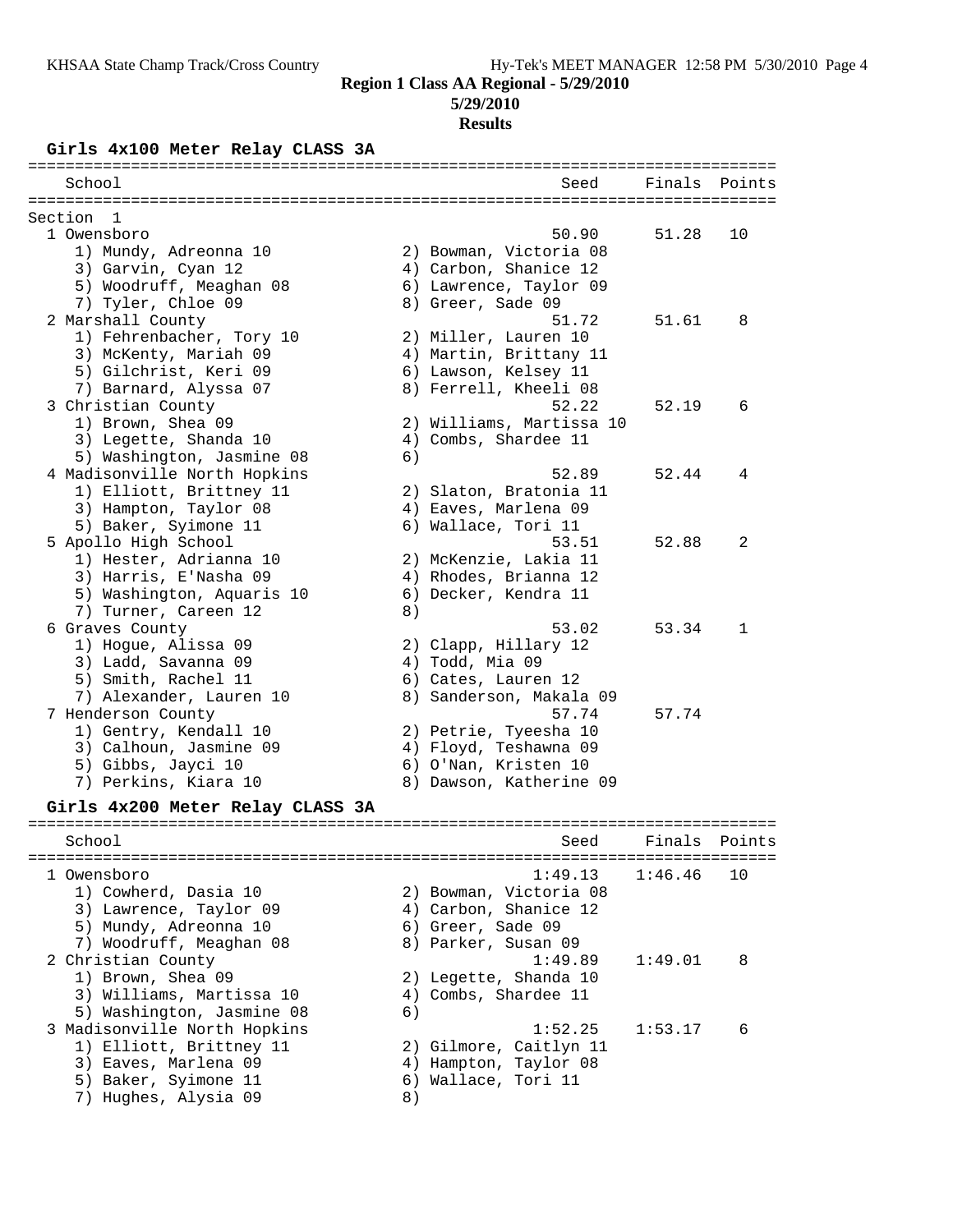#### **5/29/2010**

#### **Results**

### **....Girls 4x200 Meter Relay CLASS 3A**

| 4 Graves County            | 1:53.54<br>1:54.04<br>4   |
|----------------------------|---------------------------|
| 1) Hoque, Alissa 09        | 2) Smith, Rachel 11       |
| 3) Clapp, Hillary 12       | 4) Todd, Mia 09           |
| 5) Cates, Lauren 12        | 6) Alexander, Lauren 10   |
| 7) Ladd, Savanna 09        | 8) Sanderson, Makala 09   |
| 5 Marshall County          | 1:52.61<br>$1:54.52$ 2    |
| 1) Barnard, Alyssa 07      | 2) Gilchrist, Keri 09     |
| 3) Lawson, Kelsey 11       | 4) McKenty, Mariah 09     |
| 5) Fehrenbacher, Tory 10   | 6) Martin, Brittany 11    |
| 7) Miller, Lauren 10       | 8) McKendree, Melanie 10  |
| 6 Henderson County         | $1:58.24$ $1:56.20$       |
| 1) Gibbs, Jayci 10         | 2) Perkins, Kiara 10      |
| 3) Petrie, Tyeesha 10      | 4) Dawson, Katherine 09   |
| 5) Hester, Kaylie 09       | 6) Floyd, Teshawna 09     |
| 7) Gentry, Kendall 10      | 8) Williams, Caroline 10  |
| 7 Apollo High School       | $2:00.00$ $2:02.49$       |
| 1) Ray / Lewis, Breanna 10 | 2) Washington, Aquaris 10 |
| 3) Harris, E'Nasha 09      | 4) Hester, Adrianna 10    |
| 5) Turner, Careen 12       | 6)                        |

### **Girls 4x400 Meter Relay CLASS 3A**

================================================================================ School Seed Finals Points ================================================================================ 1 Marshall County 4:28.30 4:14.48 10 1) McKendree, Melanie 10 2) Fehrenbacher, Tory 10 3) Lawson, Kelsey 11 (4) Miller, Lauren 10 5) McKenty, Mariah 09 6) Barnard, Alyssa 07 7) Barrett, Jansen 10 8) Gilchrist, Keri 09 2 Owensboro 4:21.84 4:14.60 8 1) Cowherd, Dasia 10 2) Derenzo, Marisa 09 3) Parker, Susan 09 4) Lawrence, Taylor 09 5) Bowman, Victoria 08 6) Girten, Alex 07 7) Carbon, Shanice 12 8) Mundy, Adreonna 10 3 Daviess County 4:27.32 4:22.76 6 1) Bouchard, Emily 12 2) Osborne, Mallory 12 3) Payne, Claire 09 4) Sallee, Meghan 10 5) Adams, Taylor 10 6) Wingfield, Taylor 10 7) Turner, Haley 09 8) Mills, Madison 12 4 Henderson County 4:34.13 4:26.45 4 1) Dawson, Katherine 09 2) Perkins, Kiara 10 3) Petrie, Tyeesha 10  $\hphantom{\text{2.65}$  4) Hester, Kaylie 09 5) Williams, Caroline 10 6) Francis, Callie 07 7) Hester, Tori 08 (8) 5 Madisonville North Hopkins 4:29.60 4:31.60 2 1) Gilmore, Caitlyn 11 (2) Eaves, Marlena 09 3) Hampton, Taylor 08 4) Wallace, Tori 11 5) Hughes, Alysia 09 6) Reynolds, Damara 09 6 Christian County 5:02.00 4:39.13 1 1) Alexander, Alexious 09 2) Mosley, Jamesha 09 3) Holmes, Emily 12 4) Jackson, Kendra 11 5) Manzanares, Katie 09 6) Homa, Natalie 07 7 Muhlenberg County 4:39.50 4:42.58 1) Fueller, Alliah 9 2) Beliles, Rachel 8 3) Vincent, Kali 8 4) Hawkins, Embra 11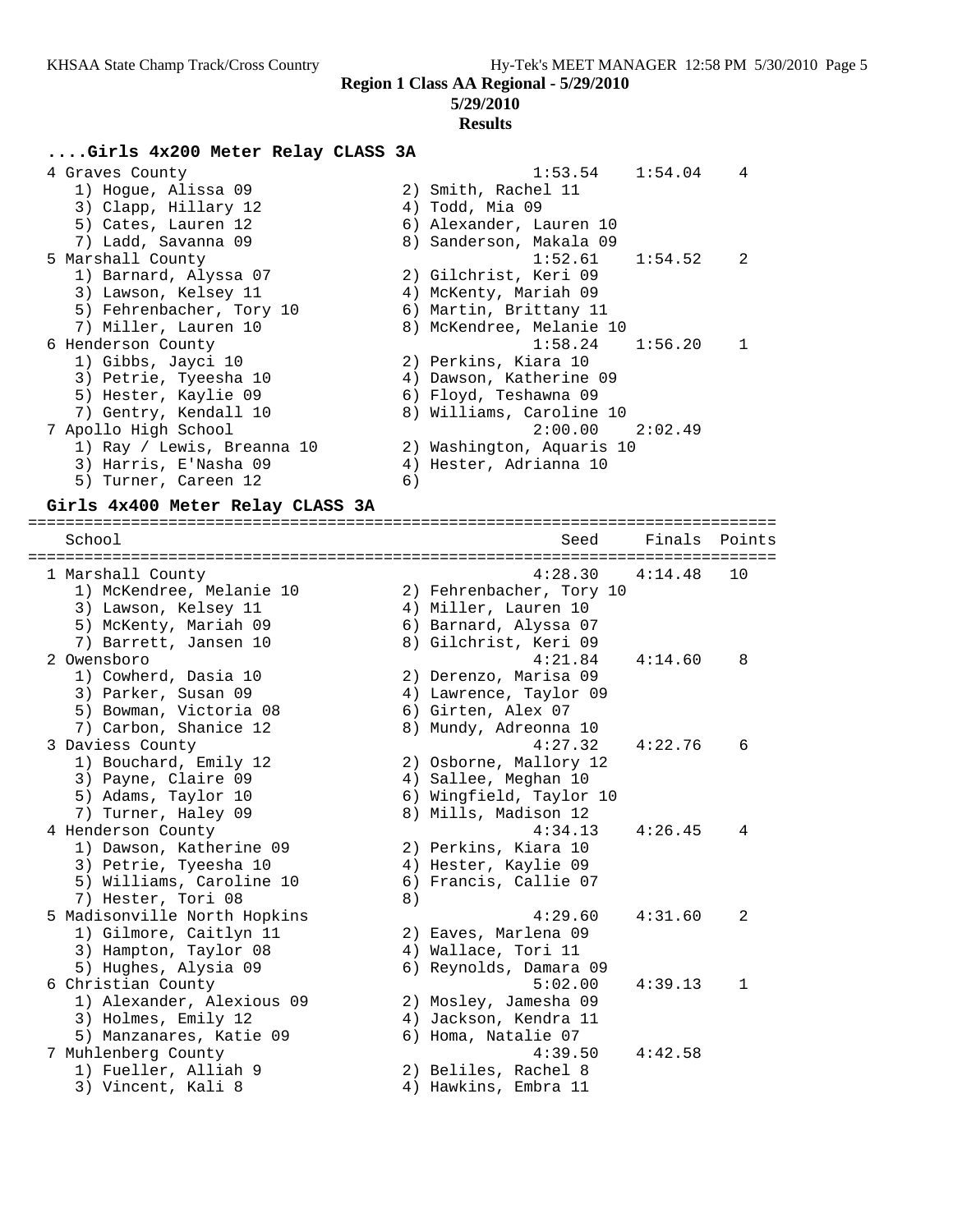**5/29/2010**

## **Results**

## **....Girls 4x400 Meter Relay CLASS 3A**

| 5) Hooper, Kristyn 11 | 6) Vincent, Sarah 8     |
|-----------------------|-------------------------|
| 8 Graves County       | 4:48.30<br>4:46.04      |
| 1) Clapp, Hillary 12  | 2) Smith, Rachel 11     |
| 3) Cates, Lauren 12   | 4) Harned, Christina 07 |
| 5) Jones, Hannah 07   | 6) Sanderson, Makala 09 |
| 7) Lavey, Josie 09    | 8) Ladd, Savanna 09     |

## **Girls 4x800 Meter Relay CLASS 3A**

#### ================================================================================ Seed Finals Points

| ================             |    |                            |          |    |
|------------------------------|----|----------------------------|----------|----|
| 1 Owensboro                  |    | 10:31.65                   | 10:12.90 | 10 |
| 1) Parker, Susan 09          |    | 2) Keeley, Rachel 08       |          |    |
| 3) Derenzo, Marisa 09        |    | 4) Girten, Alex 07         |          |    |
| 5) Hughes, Hannah 10         |    | 6) McFarland, Emma 09      |          |    |
| 7) Crowe, Delaina 11         |    | 8) Lawrence, Taylor 09     |          |    |
| 2 Daviess County             |    | 10:30.92                   | 10:21.36 | 8  |
| 1) Payne, Claire 09          |    | 2) Osborne, Mallory 12     |          |    |
| 3) Mills, Madison 12         |    | 4) Settle, Sydney 11       |          |    |
| 5) Smith, Madolyn 11         |    | 6) Shipp, Ella 09          |          |    |
| 7) Clark, Brittany 12        |    | 8) Wingfield, Taylor 10    |          |    |
| 3 Muhlenberg County          |    | 10:35.89                   | 10:28.57 | 6  |
| 1) Fueller, Alliah 9         |    | 2) Beliles, Rachel 8       |          |    |
| 3) Hooper, Kaitlyn 11        |    | 4) Mathis, Lindsey 9       |          |    |
| 5) Hooper, Kristyn 11        |    | 6) Vincent, Kali 8         |          |    |
| 4 Apollo High School         |    | 10:30.15                   | 10:59.24 | 4  |
| 1) Wedding, Heide 11         |    | 2) Stodghill, Katharine 12 |          |    |
| 3) Campbell, Bailey 12       |    | 4) Tucker, Lauren 09       |          |    |
| 5) Ray / Lewis, Breanna 10   |    | 6) Taylor, Anna 11         |          |    |
| 7) Anderson, Meghann 12      |    | 8) McNeil, Emily 09        |          |    |
| 5 Madisonville North Hopkins |    | 11:23.70                   | 11:16.86 | 2  |
| 1) Gilmore, Caitlyn 11       |    | 2) Bryant, Ainsley 07      |          |    |
| 3) Ndlovu, Sasha 12          |    | 4) Robards, Autumn 10      |          |    |
| 5) Woodall, Elizabeth 07     |    | 6) Parlow, Taylor 10       |          |    |
| 7) Stockton, Rachel 10       | 8) |                            |          |    |
| 6 Marshall County            |    | 11:06.70                   | 11:28.59 | 1  |
| 1) Barrett, Jansen 10        |    | 2) McKendree, Melanie 10   |          |    |
| 3) Waggoner, Claire 08       |    | 4) Sears, Elizabeth 11     |          |    |
| 5) Owens, Hannah 10          |    | 6) Spann, Savannah 11      |          |    |
| 7) Lawson, Kelsey 11         |    | 8) Gilchrist, Keri 09      |          |    |
| 7 Graves County              |    | 11:26.70                   | 11:53.51 |    |
| 1) Lavey, Josie 09           |    | 2) Jones, Hannah 07        |          |    |
| 3) Hatley, Jennifer 11       |    | 4) Harned, Christina 07    |          |    |
| 5) Purcell, Hannah 07        |    | 6) Hohlbein, Chloe         |          |    |
|                              |    |                            |          |    |

#### **Boys 100 Meter Dash CLASS 3A**

| Name                                                  | Year School                                                     | Seed                    | Finals Points           |   |
|-------------------------------------------------------|-----------------------------------------------------------------|-------------------------|-------------------------|---|
| 1 Goard, Chris<br>2 Knott, Brett<br>3 gaston, Matthew | 08 Marshall County<br>10 Daviess County<br>10 Muhlenberg County | 12.68<br>12.86<br>14.54 | 12.51<br>13.07<br>13.36 |   |
| Section 2                                             |                                                                 |                         |                         |   |
| 1 Winstead, Marcus                                    | 12 Owensboro                                                    | 10.77                   | 11.11                   |   |
| 2 Johnson, Dradell                                    | 12 Owensboro                                                    | 10.81                   | 11.20                   | 8 |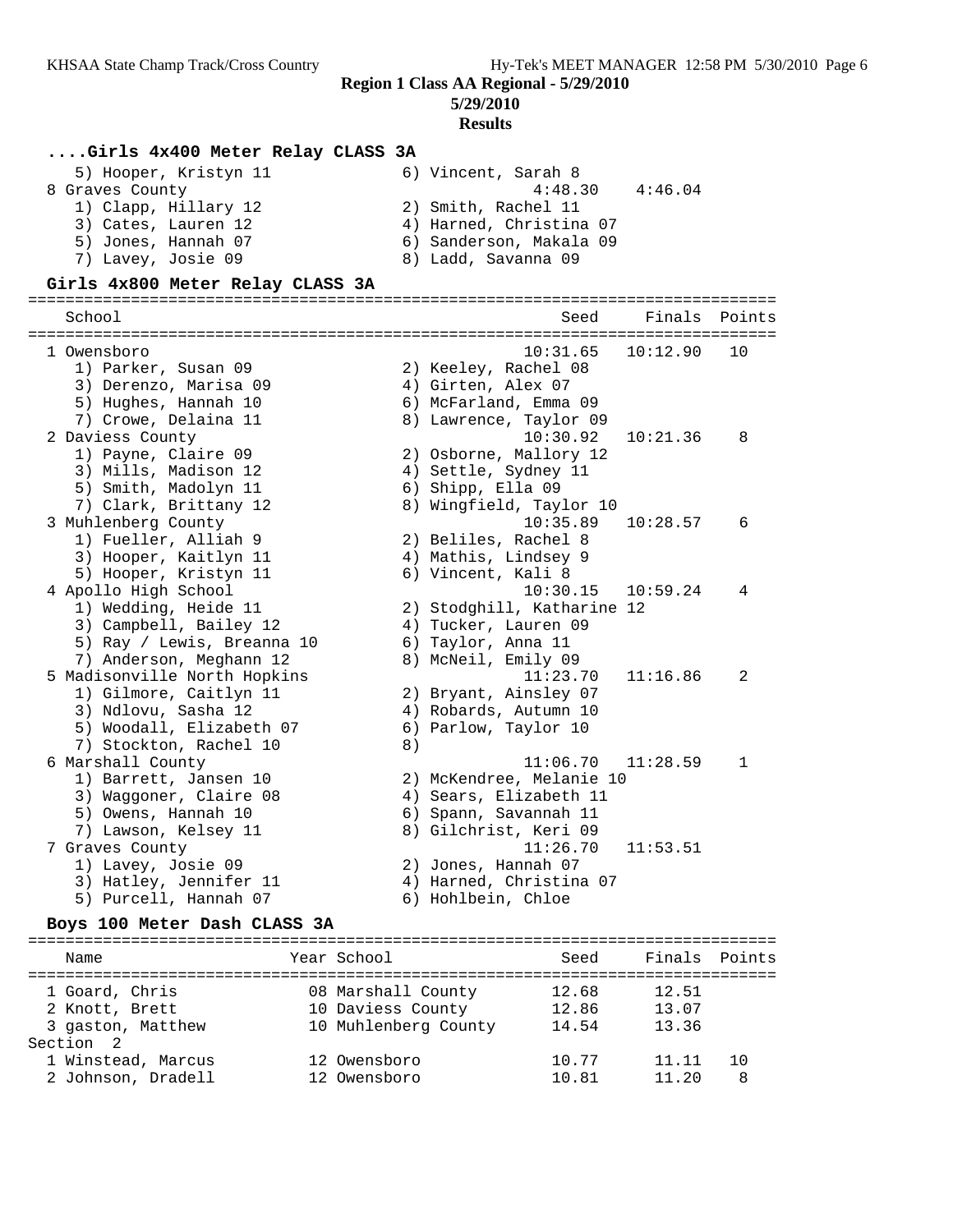**5/29/2010**

# **Results**

| Boys 100 Meter Dash CLASS 3A     |                                         |                    |                    |                |
|----------------------------------|-----------------------------------------|--------------------|--------------------|----------------|
| 3 Dillard, Elijah                | 10 Apollo High School                   | 11.40              | 11.43              | 6              |
| 4 Davis, Martinez                | 11 Madisonville                         | 11.44              | 11.61              | 4              |
| 5 Lee, Ross                      | 09 Apollo High School                   | 11.42              | 11.65              | 2              |
| 6 Hines, De' ante                | 09 Madisonville                         | 11.94              | 12.12              | $\mathbf{1}$   |
| 7 Sharp, Mikey                   | 10 Marshall County                      | 12.20              | 12.39              |                |
| 8 Lobo, Patrick                  | 11 Henderson County                     | 12.60              | 12.64              |                |
| Boys 200 Meter Dash CLASS 3A     |                                         |                    |                    |                |
|                                  |                                         |                    |                    |                |
| Name                             | Year School                             | Seed               | Finals             | Points         |
| Section 1                        |                                         |                    |                    |                |
| 1 Skates, Nathan                 | 10 Marshall County                      | 25.10              | 25.89              |                |
| 2 Lobo, Patrick                  | 11 Henderson County                     | 26.13              | 26.01              |                |
| 3 Sallee, Brody                  | 11 Muhlenberg County                    |                    | 26.47              |                |
| Section 2                        |                                         |                    |                    |                |
| 1 Johnson, Dradell               | 12 Owensboro                            | 21.92              | 22.25              | 10             |
| 2 Winstead, Marcus               | 12 Owensboro                            | 21.85              | 22.45              | 8              |
| 3 Wade, JC                       | 11 Madisonville                         | 24.44              | 23.77              | $\epsilon$     |
| 4 Dillard, Elijah                | 10 Apollo High School                   | 24.60              | 23.85              | 4              |
|                                  | 09 Apollo High School                   |                    | 24.21              | $\mathbf{2}$   |
| 5 Lee, Ross                      |                                         | 24.56              |                    |                |
| 6 Hines, De' ante                | 09 Madisonville                         | 24.24              | 24.35              | $\mathbf{1}$   |
| 7 Cox, Zach                      | 10 Daviess County                       | 24.57              | 25.20              |                |
| 8 Thomas, Steven                 | 10 Graves County                        | 25.00              | 25.53              |                |
| Boys 400 Meter Dash CLASS 3A     |                                         |                    |                    |                |
| Name                             | Year School                             | Seed               | Finals             | Points         |
|                                  |                                         |                    |                    |                |
|                                  |                                         |                    |                    |                |
| Section 1                        |                                         |                    |                    |                |
| 1 Shanklin, Jon                  | 09 Christian County                     | 56.86              | 56.05              | $\mathbf 1$    |
| 2 Reynolds, Logan                | 10 Daviess County                       | 57.42              | 56.76              |                |
| 3 Maier, Chris                   | 10 Marshall County                      | 59.10              | 59.39              |                |
| 4 Ferguson, Seth                 | 10 Muhlenberg County                    |                    | 1:00.79            |                |
| 5 Carrillo, Hector               | 11 Graves County                        | 59.78              | 1:03.32            |                |
| Section 2                        |                                         |                    |                    |                |
| 1 Johnson, Dradell               | 12 Owensboro                            | 51.11              | 51.42              | 10             |
| 2 Bowling, Ryan                  | 11 Owensboro                            | 53.31              | 52.41              | 8              |
| 3 Hardy, Matt                    | 09 Apollo High School                   | 54.53              | 54.39              | 6              |
| 4 Davis, Brandon                 | 09 Marshall County                      | 55.10              | 54.81              | 4              |
| 5 Thomas, Reid                   | 11 Apollo High School                   | 55.51              | 55.15              | $\overline{2}$ |
| 6 Carrillo, Martin               | 10 Graves County                        | 54.39              | 56.25              |                |
| 7 Powell, Josiah                 | 09 Madisonville                         | 56.48              | 56.37              |                |
| 8 Reynolds, Mason                | 10 Daviess County                       | 56.40              | 56.53              |                |
| Boys 800 Meter Run CLASS 3A      |                                         |                    |                    |                |
|                                  |                                         |                    |                    |                |
| Name                             | Year School                             | Seed               | Finals Points      |                |
|                                  |                                         |                    |                    |                |
| Section 1                        |                                         |                    |                    |                |
| 1 O'Bryan, Alex                  | 09 Apollo High School                   | 2:02.77            | 2:02.98            | 10             |
| 2 Marriott, Greg                 | 12 Marshall County                      | 2:04.50            | 2:03.04            | 8              |
| 3 Anderson, Pate                 | 12 Daviess County                       | 2:03.96            | 2:03.99            | 6              |
| 4 Bozeman, Gary<br>5 Taylor, Pat | 12 Madisonville<br>11 Muhlenberg County | 2:06.73<br>2:03.31 | 2:07.26<br>2:08.88 | 4<br>2         |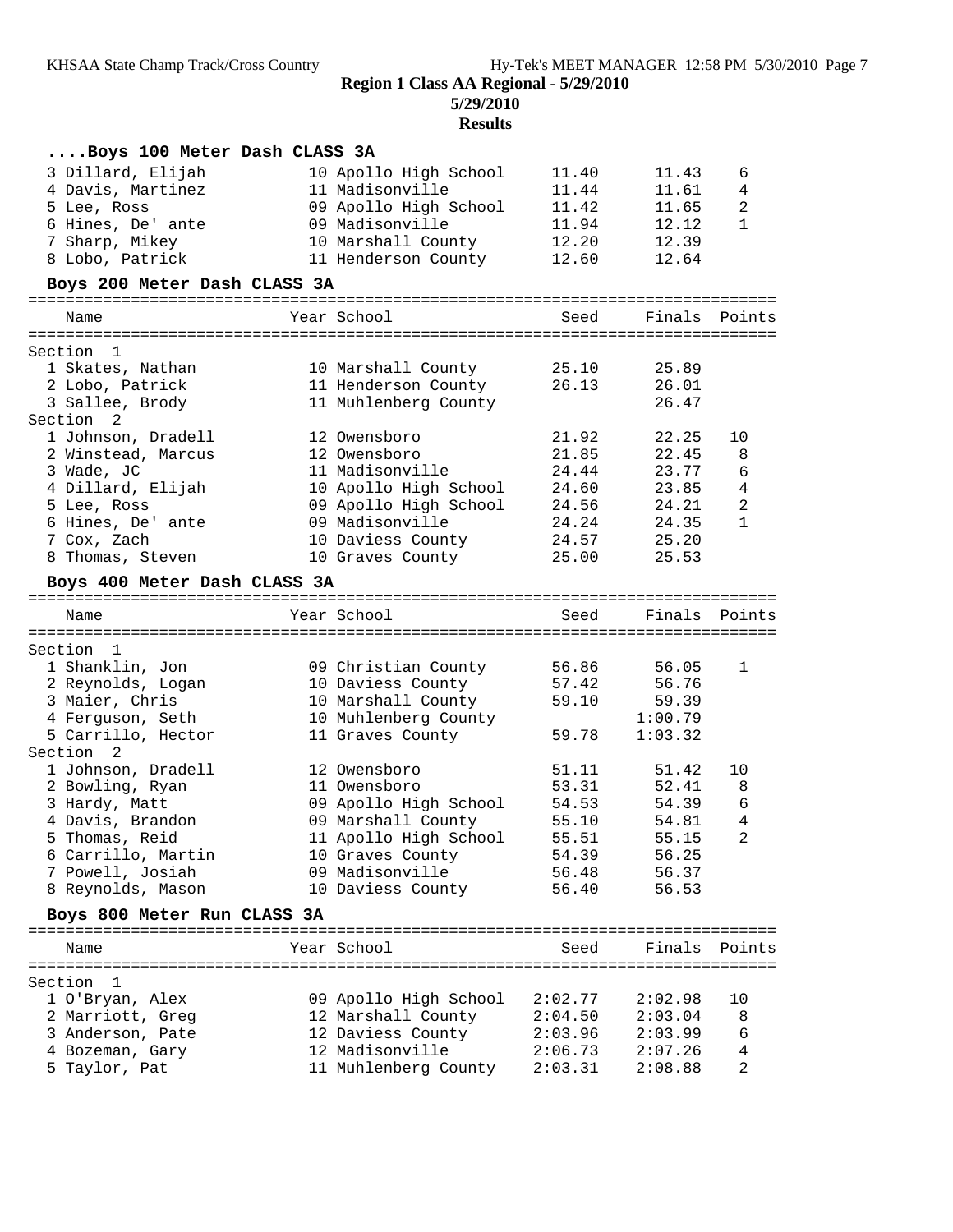**5/29/2010**

**Results**

#### **....Boys 800 Meter Run CLASS 3A**

| 6 Schuknecht, Austen  | 11 Madisonville     | 2:14.63 | 2:09.27 | 1 |
|-----------------------|---------------------|---------|---------|---|
| 7 Kelley, Griffin     | 10 Owensboro        | 2:11.89 | 2:09.38 |   |
| 8 Fraim, Jessie       | 12 Owensboro        | 2:08.63 | 2:11.34 |   |
| 9 miller, Harrison    | 9 Muhlenberg County | 2:08.11 | 2:11.50 |   |
| 10 Smith, Brenton     | 11 Daviess County   | 2:11.27 | 2:11.53 |   |
| 11 Stone, Taylor      | 12 Henderson County | 2:15.16 | 2:14.44 |   |
| 12 Gallagher, Mark    | 10 Marshall County  | 2:14.37 | 2:17.96 |   |
| 13 Vaughn, Jonathan   | 10 Graves County    | 2:13.00 | 2:22.34 |   |
| 14 Crossett, Jonathan | 09 Christian County | 2:24.91 | 2:25.81 |   |
| 15 Sohne, Zach        | 09 Henderson County | 2:25.84 | 2:28.31 |   |
| 16 Cooper, Lance      | 08 Christian County | 2:34.93 | 2:35.99 |   |
| 17 Cope, Brent        | 10 Graves County    | 2:26.53 | 3:19.71 |   |

## **Boys 1600 Meter Run CLASS 3A**

================================================================================ Name The Year School Seed Finals Points ================================================================================ 1 Hurd, Sean 11 Christian County 4:34.15 4:36.20 10 2 Garrard, Zac 09 Owensboro 4:35.18 4:45.79 8 3 Simmons, Andrew 12 Daviess County 4:47.36 4:51.47 6 4 Whitehouse, Dillon 10 Muhlenberg County 4:52.83 4:53.76 4 5 Sikes, Brad 10 Daviess County 4:59.70 4:57.39 2 6 Lampkin, Troy 10 Marshall County 4:59.78 5:02.88 1 7 Hillman, Hunter 09 Marshall County 4:56.90 5:06.38 8 Thomas, Brody 11 Apollo High School 5:00.15 5:08.01 9 Atherton, Ethan 11 Apollo High School 5:07.00 5:09.58 10 Locklear, Rudy 12 Owensboro 4:58.10 5:10.13 11 Kirkpatrick, Ryan 12 Muhlenberg County 4:51.88 5:14.75 12 Hill, Chess 08 Madisonville 5:15.60 5:24.39 13 Sohne, Zach 09 Henderson County 5:14.57 5:32.47 14 Hurd, Logan 08 Christian County 5:33.60 5:40.09 15 Poe, Aaron 08 Madisonville 5:27.00 5:55.15 16 Vaughn, Jonathan 10 Graves County 5:10.30 5:57.38 17 McKinney, Jacob 10 Graves County 6:00.18 6:10.45

#### **Boys 3200 Meter Run CLASS 3A**

| Name                  | Year School                 | Seed     | Finals Points |                |
|-----------------------|-----------------------------|----------|---------------|----------------|
| 1 Ehrenheim, Evan     | 11 Daviess County           | 9:37.20  | 9:46.92       | 10             |
| 2 Hurd, Sean          | 11 Christian County 9:51.31 |          | 9:57.67       | 8              |
| 3 Geary, Chase        | 8 Muhlenberg County         | 10:02.69 | 10:16.46      | 6              |
| 4 Easler, James       | 09 Apollo High School       | 10:27.20 | 10:38.98      | 4              |
| 5 Kammerman, Ryan     | 12 Daviess County           | 10:28.20 | 10:44.69      | $\overline{2}$ |
| 6 Meserve, Landon     | 09 Apollo High School       | 10:58.11 | 10:47.62      |                |
| 7 Garrard, Zac        | 09 Owensboro                | 10:17.00 | 10:56.64      |                |
| 8 Binienda, Jeff      | 11 Christian County         | 10:55.53 | 11:01.63      |                |
| 9 Garret, Riley       | 11 Muhlenberg County        | 10:49.88 | 11:03.78      |                |
| 10 Stone, Taylor      | 12 Henderson County         | 12:49.62 | 12:04.60      |                |
| 11 Vinson, Kurt       | 09 Marshall County          | 11:41.10 | 12:09.98      |                |
| 12 Devore, Jake       | 10 Marshall County          | 11:44.02 | 12:25.47      |                |
| 13 Williamson, Joseph | 09 Madisonville             | 11:52.21 | 12:42.08      |                |
| 14 Johnson, Alex      | 09 Madisonville             | 11:49.37 | 13:13.06      |                |
| 15 Vaughn, Jonathan   | 10 Graves County            | 12:30.63 | 14:35.69      |                |
| 16 McKinney, Jacob    | 10 Graves County            | 13:27.45 | 14:42.64      |                |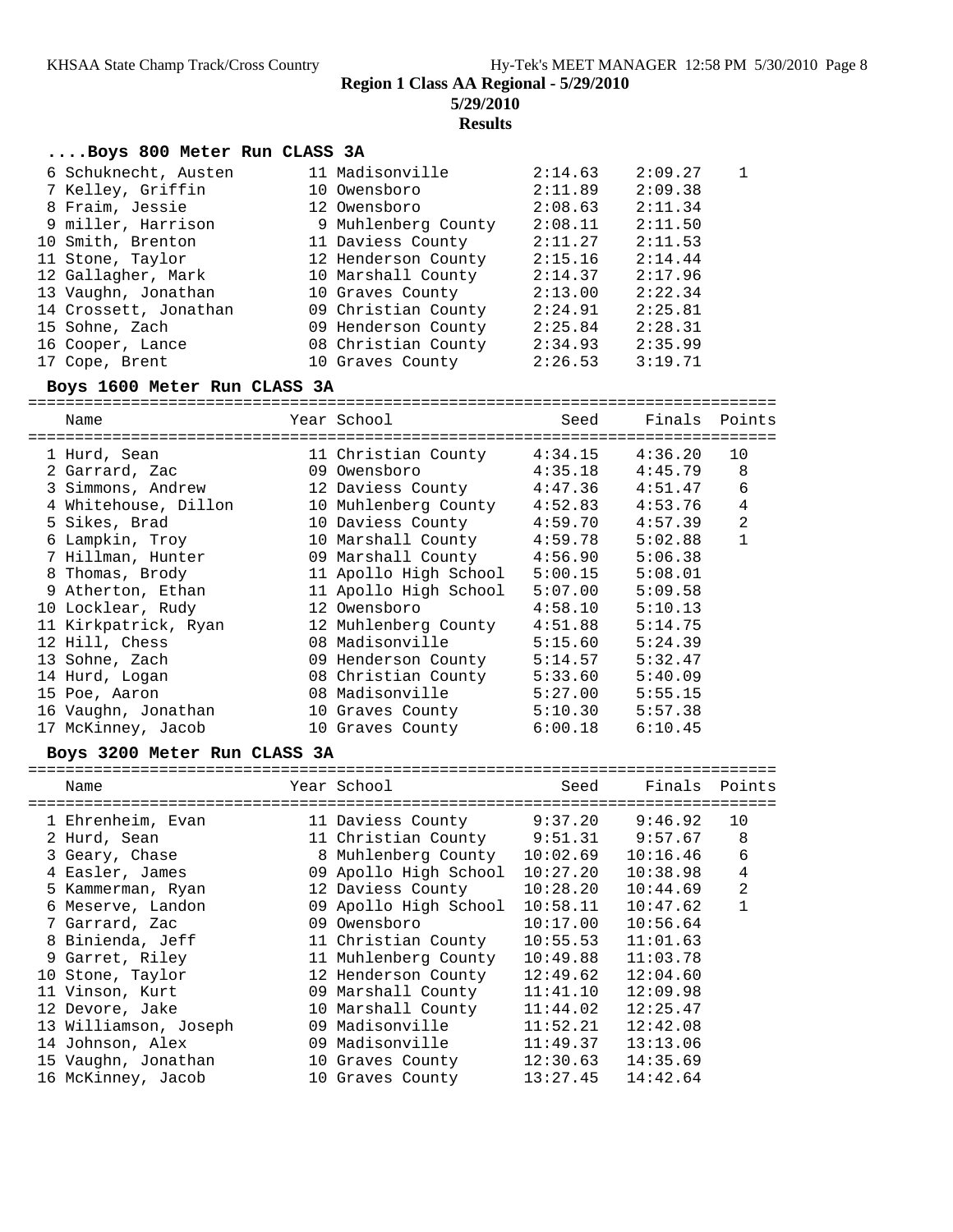# **Region 1 Class AA Regional - 5/29/2010 5/29/2010**

## **Results**

**Boys 110 Meter Hurdles CLASS 3A**

| Name                                                                                                                                                                                                                                                      | Year School                                                                                                                                                                                                                              | Seed                                                                                            | Finals                                                                                          | Points                                              |
|-----------------------------------------------------------------------------------------------------------------------------------------------------------------------------------------------------------------------------------------------------------|------------------------------------------------------------------------------------------------------------------------------------------------------------------------------------------------------------------------------------------|-------------------------------------------------------------------------------------------------|-------------------------------------------------------------------------------------------------|-----------------------------------------------------|
| 1 Reed, Doug<br>2 Hildreth, Kaelin<br>3 Gray, Jerry<br>4 Deason, Richard                                                                                                                                                                                  | 9 Marshall County<br>09 Henderson County<br>11 Muhlenberg County<br>11 Graves County                                                                                                                                                     | 18.91<br>19.16<br>19.31<br>20.40                                                                | 17.30<br>18.26<br>18.91<br>20.14                                                                |                                                     |
| Section<br>-2<br>1 Miller, Johnnie<br>2 Stelter, Mitchel<br>3 Holinde, Cale<br>4 Wilson, Jordan                                                                                                                                                           | 11 Muhlenberg County<br>11 Marshall County<br>12 Apollo High School<br>12 Madisonville                                                                                                                                                   | 15.94<br>16.06<br>16.41<br>16.74                                                                | 15.68<br>16.25<br>16.26<br>16.29                                                                | 10<br>8<br>6<br>4                                   |
| 5 Keithley, Chris<br>6 Blanton, Dakota<br>7 Benningfield, Jacob<br>8 Bickers, James<br>Boys 300 Meter Hurdles CLASS 3A                                                                                                                                    | 10 Daviess County<br>11 Owensboro<br>11 Daviess County<br>09 Henderson County                                                                                                                                                            | 17.53<br>17.67<br>18.31<br>17.56                                                                | 17.07<br>17.30<br>18.22<br>18.51                                                                | $\overline{2}$<br>1                                 |
| Name                                                                                                                                                                                                                                                      | Year School                                                                                                                                                                                                                              | Seed                                                                                            | Finals                                                                                          | Points                                              |
|                                                                                                                                                                                                                                                           |                                                                                                                                                                                                                                          |                                                                                                 |                                                                                                 |                                                     |
| Section<br>-1<br>1 Boehman, Travis<br>2 Deason, Richard<br>3 Trice, Jeron<br>Section 2<br>1 Devore, Sam<br>2 Holinde, Cale<br>3 Miller, Johnnie<br>4 Wilson, Jordan<br>5 Blanton, Dakota<br>6 Stelter, Mitchel<br>7 Keithley, Chris<br>8 Hildreth, Kaelin | 11 Daviess County<br>11 Graves County<br>11 Christian County<br>12 Marshall County<br>12 Apollo High School<br>11 Muhlenberg County<br>12 Madisonville<br>11 Owensboro<br>11 Marshall County<br>10 Daviess County<br>09 Henderson County | 47.70<br>50.49<br>48.73<br>40.90<br>41.94<br>41.80<br>44.92<br>45.24<br>43.72<br>44.70<br>47.22 | 49.42<br>52.52<br>53.45<br>41.18<br>41.66<br>42.84<br>43.99<br>44.30<br>45.48<br>45.63<br>46.17 | 10<br>8<br>6<br>$\overline{4}$<br>$\mathbf{2}$<br>1 |
| Boys 4x100 Meter Relay CLASS 3A                                                                                                                                                                                                                           |                                                                                                                                                                                                                                          |                                                                                                 |                                                                                                 |                                                     |
| School                                                                                                                                                                                                                                                    |                                                                                                                                                                                                                                          | Seed                                                                                            | Finals                                                                                          | Points                                              |
| Section<br>-1<br>1 Owensboro<br>1) Bowling, Ryan 11<br>3) Obryan, Nick 11<br>5) Prince, Kal 11<br>7) Johnson, Dradell 12                                                                                                                                  | 2) Winstead, Marcus 12<br>4) Douglas, Aquado 12<br>6) Main, Zack 09<br>8)                                                                                                                                                                | 42.95                                                                                           | 43.34                                                                                           | 10                                                  |
| 2 Madisonville North Hopkins<br>1) Combs, Rashad 10<br>3) Green, Orlando 11<br>5) Wade, JC 11<br>7) Rhodes, Kilian 11                                                                                                                                     | 2) Davis, Martinez 11<br>4) Hines, De' ante 09<br>6) Powell, Josiah 09<br>8) Wilson, Jordan 12                                                                                                                                           | 45.05                                                                                           | 44.67                                                                                           | 8                                                   |
| 3 Graves County<br>1) Crawford, Zach 10<br>3) Haneline, Dallas 12<br>5) Thomas, Steven 10<br>7) Bunch, Joe 12                                                                                                                                             | 2) Smith, Evan 11<br>4) Carrillo, Martin 10<br>6) England, Zach 11<br>8) Carrillo, Hector 11                                                                                                                                             | 46.30                                                                                           | 46.06                                                                                           | 6                                                   |
| 4 Marshall County                                                                                                                                                                                                                                         |                                                                                                                                                                                                                                          | 46.30                                                                                           | 46.74                                                                                           | 4                                                   |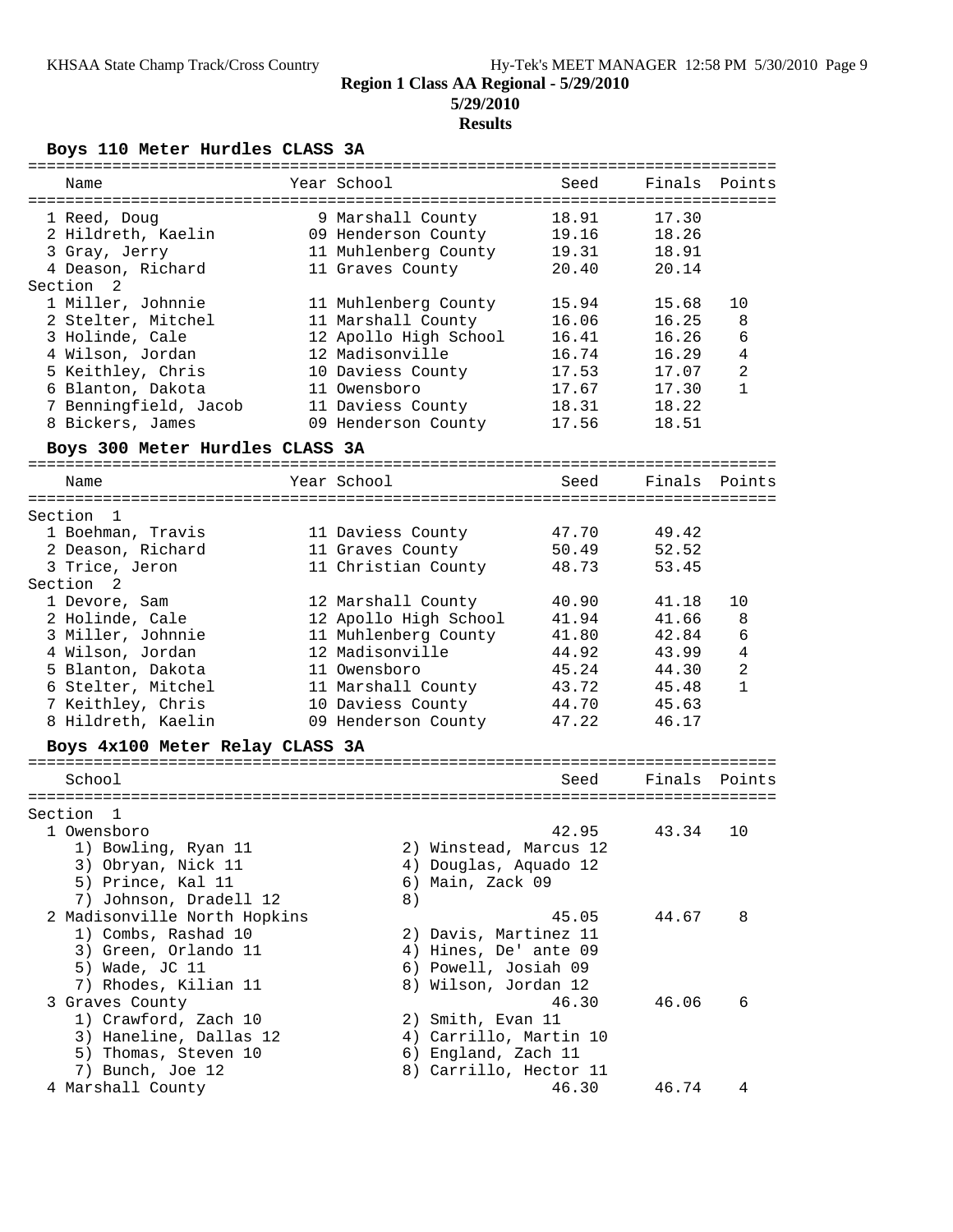# **Results**

## **....Boys 4x100 Meter Relay CLASS 3A**

| 1) Davis, Brandon 09   | 2) Devore, Sam 12                |
|------------------------|----------------------------------|
| 3) Stelter, Mitchel 11 | 4) Sharp, Mikey 10               |
| 5) Goard, Chris 08     | 6)                               |
| 5 Muhlenberg County    | 48.06<br>47.04<br>$\overline{2}$ |
| 1) Miller, Johnnie 11  | 2) Hawkins, Ronnie 11            |
| 3) Sallee, Brody 11    | 4) Caston, Charlie 11            |
| 5) Baker, Nathan 12    | 6) Stoudemire, Brandon 12        |
| 6 Daviess County       | 48.08<br>48.83                   |
| 1) Barker, Chase 10    | $2)$ Cox, Zach $10$              |
| 3) Jaqoe, Alex 12      | 4) Stevenson, Will 11            |
| 5) Horn, Matt 11       | 6) Knott, Brett 10               |
| 7) Boehman, Travis 11  | 8) Parker, Tyler 10              |

## **Boys 4x200 Meter Relay CLASS 3A**

| ===================<br>===============                                   |    |                         |         |              |
|--------------------------------------------------------------------------|----|-------------------------|---------|--------------|
| School                                                                   |    | Seed                    | Finals  | Points       |
|                                                                          |    |                         |         |              |
| 1 Owensboro                                                              |    | 1:28.46                 | 1:28.82 | 10           |
| 1) Bowling, Ryan 11                                                      |    | 2) Winstead, Marcus 12  |         |              |
| 3) Johnson, Dradell 12                                                   |    | 4) Obryan, Nick 11      |         |              |
| 5) Prince, Kal 11                                                        |    | 6) Main, Zack 09        |         |              |
| 2 Madisonville North Hopkins                                             |    | 1:34.59                 | 1:33.96 | 8            |
| 1) Hines, De' ante 09                                                    |    | 2) Davis, Martinez 11   |         |              |
| 3) Green, Orlando 11                                                     |    | 4) Combs, Rashad 10     |         |              |
| 5) Campbell, Jalyn 12                                                    |    | 6) Wade, JC 11          |         |              |
| 7) Fisher, Matt 09                                                       |    | 8) Rhodes, Kilian 11    |         |              |
| 3 Graves County                                                          |    | 1:36.80                 | 1:37.21 | 6            |
| 1) Smith, Evan 11                                                        |    | 2) Crawford, Zach 10    |         |              |
| 3) Haneline, Dallas 12                                                   |    | 4) Carrillo, Martin 10  |         |              |
| 5) Thomas, Steven 10                                                     |    | 6) England, Zach 11     |         |              |
| 7) Bunch, Joe 12                                                         |    | 8) Carrillo, Hector 11  |         |              |
| 4 Daviess County                                                         |    | 1:39.10                 | 1:41.73 | 4            |
| 1) Barker, Chase 10                                                      |    | $2)$ Cox, Zach $10$     |         |              |
| 3) Boehman, Travis 11                                                    |    | 4) Stevenson, Will 11   |         |              |
| 5) Benningfield, Jacob 11                                                |    | 6) Jagoe, Alex 12       |         |              |
| 7) Reynolds, Mason 10                                                    |    | 8) Horn, Matt 11        |         |              |
| 5 Marshall County                                                        |    | 1:39.05                 | 1:42.68 | 2            |
| 1) Maier, Chris 10                                                       |    | 2) Goard, Chris 08      |         |              |
| 3) Skates, Nathan 10                                                     |    | 4) Reed, Doug 9         |         |              |
| 5) Sharp, Mikey 10                                                       | 6) |                         |         |              |
| 6 Henderson County                                                       |    | 1:43.51                 | 1:44.35 | $\mathbf{1}$ |
| 1) Shields, Hunter 10                                                    |    | 2) Chappell, Keilean 09 |         |              |
| 3) Bickers, James 09                                                     |    | 4) Lobo, Patrick 11     |         |              |
| 5) Wathen, Dean 12                                                       |    | 6) Hildreth, Kaelin 09  |         |              |
| Boys 4x400 Meter Relay CLASS 3A<br>===================================== |    |                         |         |              |
| School                                                                   |    | Seed                    | Finals  | Points       |
| 1 Christian County                                                       |    | 4:02.10                 | 3:51.91 |              |
| 1) Shanklin, Jon 09                                                      |    | 2) Moore, Shakir 11     |         |              |
|                                                                          |    |                         |         |              |

 $3:35.24$   $3:35.30$  10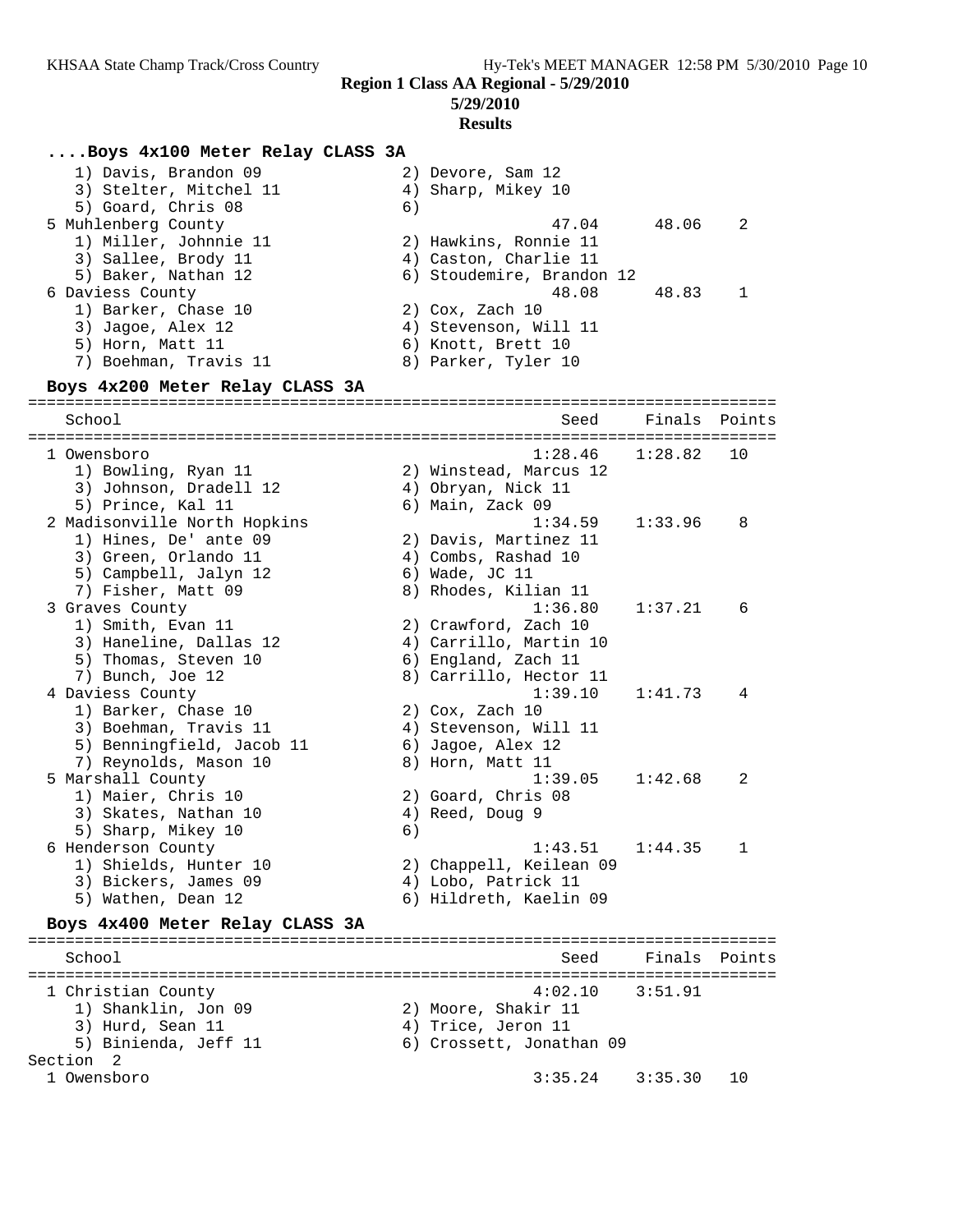# **Results**

# **....Boys 4x400 Meter Relay CLASS 3A**

| 1) Bowling, Ryan 11                         |    | 2) Grant, Jordan 12      |         |        |
|---------------------------------------------|----|--------------------------|---------|--------|
| 3) Obryan, Nick 11                          |    | 4) Fraim, Jessie 12      |         |        |
| 5) Kelley, Griffin 10                       | 6) |                          |         |        |
| 2 Marshall County                           |    | 3:41.20                  | 3:36.90 | 8      |
| 1) Davis, Brandon 09                        |    | 2) Devore, Sam 12        |         |        |
| 3) Rudd, Luke 12                            |    | 4) Marriott, Greg 12     |         |        |
| 5) Maier, Chris 10                          |    | 6) Stelter, Mitchel 11   |         |        |
| 7) Goard, Chris 08                          | 8) |                          |         |        |
| 3 Apollo High School                        |    | 3:39.74                  | 3:36.90 | 6      |
| 1) Farmer, Tommie 12                        |    | 2) Lee, Ross 09          |         |        |
| 3) Hardy, Matt 09                           |    | 4) O'Bryan, Alex 09      |         |        |
| 5) Thomas, Reid 11                          |    | 6) Holmes, Dillon 10     |         |        |
|                                             |    | 8) Mitchell, Drey 11     |         |        |
| 7) Holinde, Cale 12                         |    |                          |         |        |
| 4 Madisonville North Hopkins                |    | 3:39.95                  | 3:38.70 | 4      |
| 1) Campbell, Jalyn 12                       |    | 2) Frederick, Brad 11    |         |        |
| 3) Davis, Martinez 11                       |    | 4) Rhodes, Kilian 11     |         |        |
| 5) Schuknecht, Austen 11                    |    | 6) Fisher, Matt 09       |         |        |
| 7) Bozeman, Gary 12                         |    | 8) Powell, Josiah 09     |         |        |
| 5 Daviess County                            |    | 3:41.50                  | 3:40.15 | 2      |
| 1) Simmons, Graham 11                       |    | 2) Morris, Wesley 10     |         |        |
| 3) Anderson, Pate 12                        |    | 4) Young, Wyatt 12       |         |        |
| 5) Reynolds, Mason 10                       |    | 6) Reynolds, Logan 10    |         |        |
| 7) Stevenson, Will 11                       |    | 8) Keithley, Chris 10    |         |        |
| 6 Muhlenberg County                         |    | 3:45.65                  | 3:50.11 | 1      |
| 1) Taylor, Pat 11                           |    | 2) Kirkpatrick, Ryan 12  |         |        |
| 3) Whitehouse, Dillon 10                    |    | 4) Miller, Johnnie 11    |         |        |
| 5) miller, Harrison 9                       |    | 6) Mayes, Dustin 11      |         |        |
| 7 Henderson County                          |    | 3:59.50                  | 4:02.09 |        |
| 1) Bickers, James 09                        |    | 2) Chappell, Keilean 09  |         |        |
| 3) Hildreth, Kaelin 09                      |    | 4) Shields, Hunter 10    |         |        |
| 5) Sohne, Zach 09                           |    | 6) McConnell, Brennen 09 |         |        |
| 8 Graves County                             |    | 3:51.50                  | 4:03.27 |        |
| 1) Vogt, Ryan 11                            |    | 2) Carrillo, Martin 10   |         |        |
| 3) England, Zach 11                         |    | 4) Bunch, Joe 12         |         |        |
| 5) Cope, Brent 10                           |    | 6) Carrillo, Hector 11   |         |        |
| 7) Thomas, Steven 10                        | 8) |                          |         |        |
|                                             |    |                          |         |        |
| Boys 4x800 Meter Relay CLASS 3A             |    |                          |         |        |
| School                                      |    |                          | Finals  | Points |
|                                             |    | Seed                     |         |        |
| Section 1                                   |    |                          |         |        |
| 1 Daviess County                            |    | 8:23.29                  | 8:27.36 | 10     |
| 1) Anderson, Pate 12                        |    | 2) Ehrenheim, Evan 11    |         |        |
| 3) Morris, Wesley 10                        |    | 4) Simmons, Graham 11    |         |        |
| 5) Smith, Brenton 11                        |    | 6) Reynolds, Logan 10    |         |        |
| 7) Reynolds, Mason 10                       |    | 8) Simmons, Andrew 12    |         |        |
| 2 Owensboro                                 |    | 8:30.35                  | 8:28.01 | 8      |
| 1) Fraim, Jessie 12                         |    | 2) Kelley, Griffin 10    |         |        |
|                                             |    | 4) Garrard, Zac 09       |         |        |
| 3) Locklear, Rudy 12<br>5) Grant, Jordan 12 |    | 6) Blair, Carlton 10     |         |        |
|                                             |    |                          |         |        |
| 7) Brown, Brendan 10                        | 8) |                          |         |        |
| 3 Muhlenberg County                         |    | 8:53.58                  | 8:50.53 | 6      |
| 1) Taylor, Pat 11                           |    | 2) Geary, Chase 8        |         |        |
| 3) miller, Harrison 9                       |    | 4) Kirkpatrick, Ryan 12  |         |        |